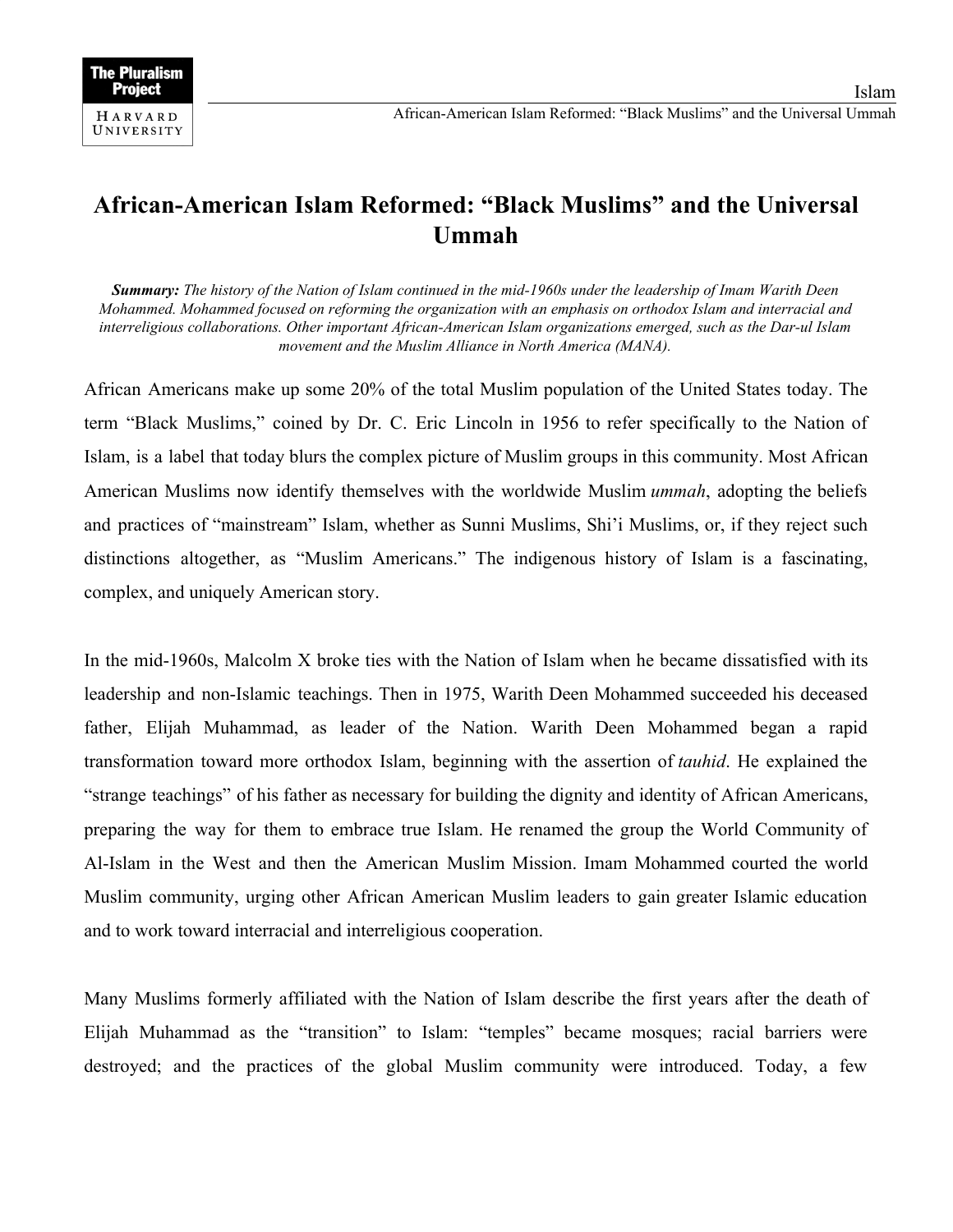decades after the transition, the Ministry of Imam W. Deen Mohammed publishes the weekly Muslim Journal, broadcasts weekly radio and television shows, runs over 20 full-time Clara Muhammad Schools, and has affiliated mosques in over 100 cities. The vast majority of the Nation's membership followed this transition, and today, over 2,000,000 African Americans are now part of the worldwide Muslim *ummah*.

Certain African American sectarian groups continue to draw supporters, although some of the views advocated by these groups are regarded by most Muslims as heretical, or at the very least non-Islamic; other Muslims see these as stepping stones to the path of "true" Islam. In 1977, Minister Louis Farrakhan revived the old Nation of Islam, restoring its organization and the University of Islam in Chicago. He claims that the Honorable Elijah Muhammad commanded him to continue leading the chosen Black race to liberation from slavery. The Nation of Islam, with over 60 affiliated mosques and perhaps as many as 20,000 members, has successfully organized a security company, continues to support black business enterprise and drug-free neighborhoods, and publishes the *Final Call* newspaper. Although maintaining the Nation of Islam's doctrine and ideology, in recent years some members have begun to pray traditional Muslim prayers and to fast during the month of Ramadan, in addition to the Nation's December fast.

Other splinter groups of the Nation include the Five Percenters, or the Nation of Gods and Earths, established by Clarence 13X in 1964 after he broke away from the Nation of Islam. The Five Percenters involve young African Americans in an unstructured community based on a variant of Elijah Muhammad's lessons. Five Percenters, whose strongest presence is in New York City but whose influence can be heard in the rap lyrics of such popular groups as Public Enemy, hold that "Blackman" is God, that each Black man becomes a god when he learns his lessons. The Five Percenters seek to deliver the 85% of humanity from the 10% who oppress them.

The Dar ul-Islam movement was launched in 1967 by a group of African Americans who left the Islamic Mission of America in New York. They adhered to a strict interpretation of Qur'an and *Sunnah* and emphasized purity, knowledge, and independence from unjust, immoral American society. Guided